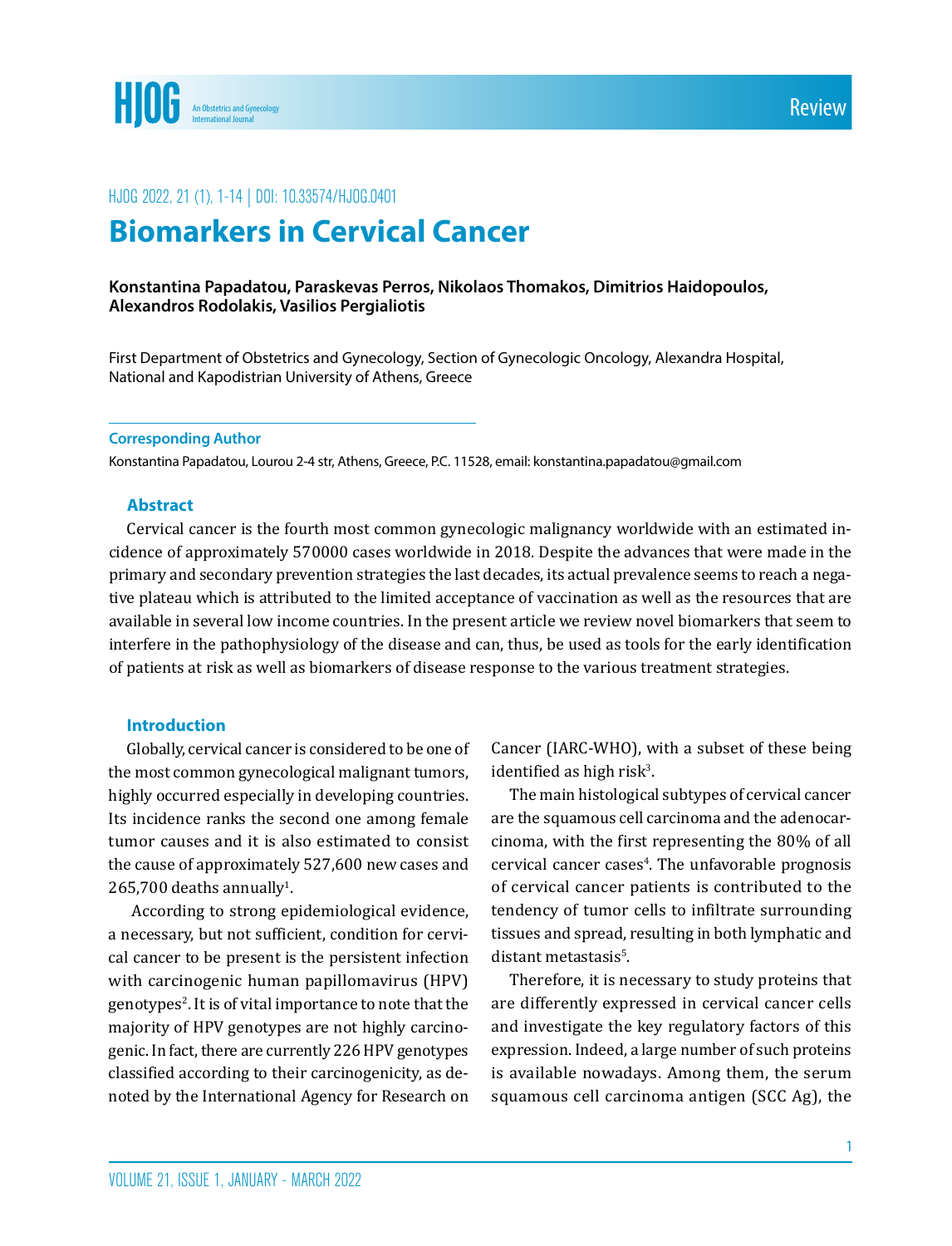carcinoembryonic antigen (CEA) and the oncoproteins E6 and E7 are of particular importance. Τhese biomarkers seem very promising. However, apparently not in every single case their application is sufficient in clinical practice. Moreover, the development of novel biomarkers may provide not only opportunities to distinguish high risk patients, but also enable the development of new therapeutic targets and strategies, improving the survival rate of the patients.

#### **Tumor biomarkers**

Oncology biomarkers are defined as easily accessible and measurable biologic substances for screening and monitoring of occult tumors.

## *SCC Ag*

Serum squamous cell carcinoma antigen (SCC Ag) belongs to the family of serine and cysteine protease inhibitors and represents a subfraction of tumor - associated antigens related to squamous cell carcinoma6 . It is normally present in cervix epithelium with an increased expression in dysplastic lesions and cervical squamous cell carcinoma. Kato and Torigoe, concretely, demonstrated SCC Ag to have positive rates in squamous cell carcinoma in 2,44% of carcinoma in situ cases, in 22,2% in FIGO stage I cases, in 56,7% in stage II cases, in 76,4% in stage III cases and, lastly, also in 76,4% in stage IV cases7 . Thus, nowadays SCC Ag consists a widely used biomarker for cervical cancer. Actually, pretreatment elevated serum SCC levels have found to have an independent prognostic value, being associated with advanced stage of disease, extensive tumor, regional nodal involvement as well as lymphovascular and deep stromal infiltration<sup>8</sup>. It must be noted that a serum level of ≥ 8,6mg/ml seem to be able to predict lymph node metastasis with a positive predictive value of  $100\%$ <sup>9</sup>.

Moreover, SCC Ag seems to have an important role

in predicting the response to treatment in cervical cancer patients. More specifically, either the elevated SCC Ag value itself or the rate of its reduction during concurrent chemoradiotherapy (CCRT) may predict tumor response<sup>6</sup>.

Last but not least, the levels of SCC Ag may contribute in monitoring cervical cancer patients and detecting recurrent or progressive disease in squamous cell cervical cancers<sup>10</sup>. Oh et al. demonstrated the rate of 2 ng/ml to be the optimal cutoff value of SCC Ag for detecting tumor relapse $11$ . The presence, also, of a plateau in SCC Ag levels or even its increasing rates after or during primary treatment suggest tumor persistence or progressive disease. According to Kawagushi et al.<sup>12</sup>, the optimal cutoff point for the posttreament SCC Ag level one month after the completion of CCRT is 1,15 ng/ml, with values  $\geq 1.15$ ng/ml concluding in a 3-year overall survival rate (OS) of 36,6% and a 3-year progressionfree survival (PFS) rate of 19,5% in cervical cancer patients.

#### *CYFRA 21-1*

Serum CYFRA 21-1 consists a fragment of cytokeratin 19 and is an established tumor marker for a variety of malignant tumors, and for cervical cancer as well. It tends to be positive more frequently in squamous cell carcinoma in comparison to the histological subtype of adenocarcinoma<sup>13</sup>.

The existence of positive CYFRA 21-1 rates seem to correlate with the appearance of the disease, and the increase of its levels with the progression of the clinical stage of cervical cancer<sup>14</sup>. CYFRA 21-1 also tends to decline during irradiation treatment, with negative values in disease-free patients after the therapy. Therefore, CYFRA 21-1 positivity at the end of the radiation therapy is considered to indicate reliably remaining distant metastasis.

Lastly, there are many reports that have demonstrated the mainly supporting role of CYFRA 21-1 to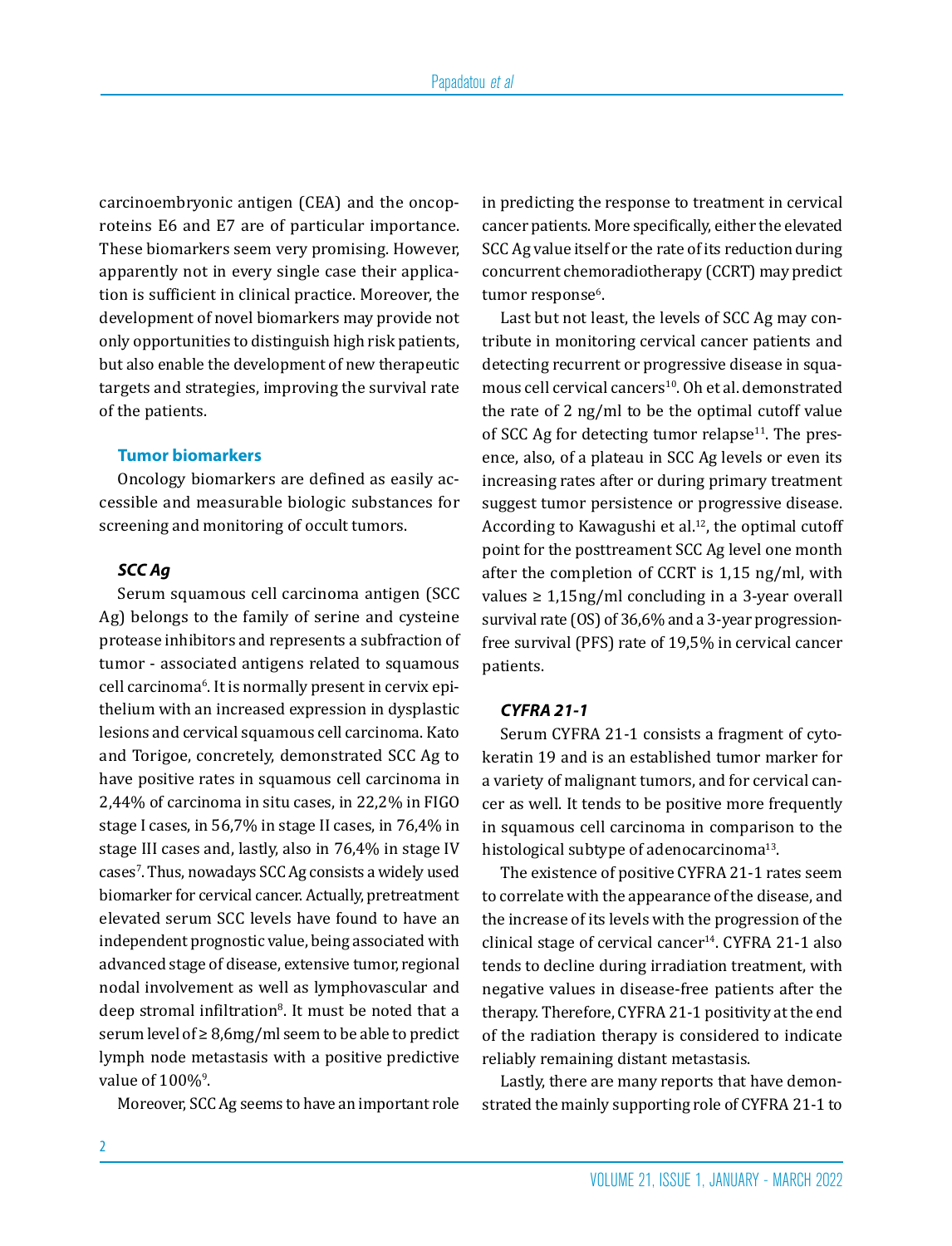SCC Ag. Not only patients with cervical cancer negative for SCC Ag are found to be positive for CYFRA 21-1, but also the coordinated monitoring of the two markers could contribute to the quality of the follow-up of the patients with the early detection of possible recurrences.

# *CEA*

Carcinoembryonic antigen (CEA) is a glycoprotein with a molecular weight of approximately 200.000 Daltons isolated first by Gold and Freeman in 1965. It is found in normal fetal gastrointestinal tissue and normally, it is present at very low concentrations in adult plasma, but its values can be increased in the presence of many tumors.

Studies have focused on CEA for over 40 years.

Lo Gerfo et al. (1971) were the first to report elevated serum CEA in patients with gynecological malignancies. Disaia et al. (1977)<sup>15</sup> studied a group of patients with invasive squamous cell carcinoma of the cervix and found that there was a progressive increase in the percentage of patients with positive CEA values correlating with advancing stage of the disease from 26% in stage I to 88% in stage II. Moreover, it is shown that serum CEA has the potential of prognosticating cervical cancer patients, being a reliable marker for the presence of lymph node metastasis. More specifically, CEA values are found to be elevated in 73,3 % of the patients with pelvic lymph involvement, as well as in 100% of them with paraaortic lymph nodal involvement<sup>15</sup>.

Thee significant patterns of alteration in serum



*Figure 1.* Tumours use mucins for invasion, metastasis and protection. a) Tumour cells use the anti-adhesive effect of mucins to detach from the tumour mass and surrounding stroma and invade. b) Tumours cells use the adhesive effect of mucins to attach to endothelia and invade blood vessels. c) Tumour cells also use mucins to escape immune surveillance acting as barriers against T-cells.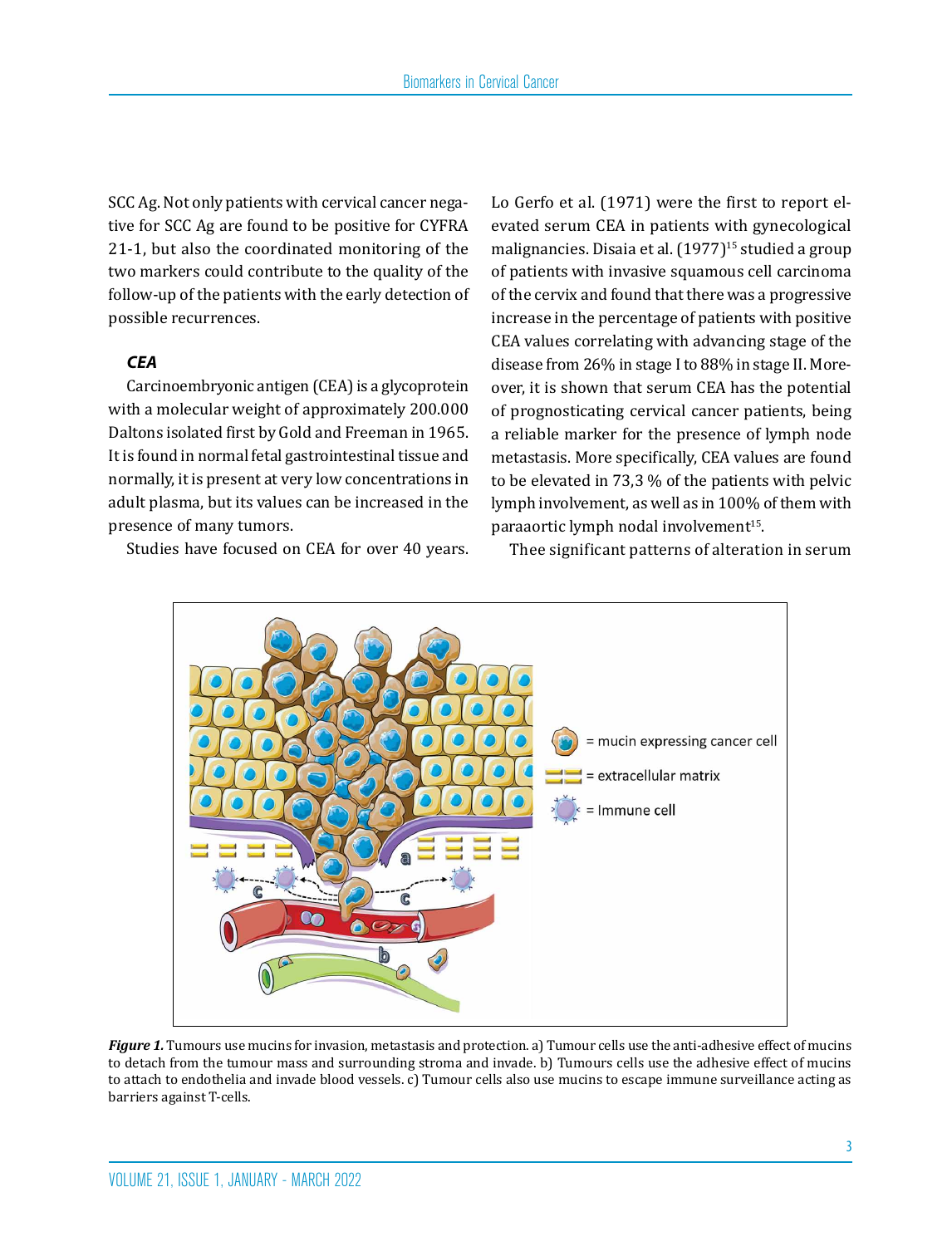CEA levels are descripted $16$ . Firstly, the pattern of free disease, in which there is a disappearance of CEA in serum after treatment $17$ , consisting a favorable prognostic indicator in cervical cancer. Actually, plasma concentrations decrease to normal levels within 4-8 weeks following treatment. Secondly, in residual cancer cases, CEA is persistently detected in serum, possibly in high levels. Finally, in 85% of the recurrent cases positive CEA values are shown<sup>15</sup>. Clinical recurrence can be detected during follow up of patients when CEA reappears in the serum, possibly up to 6 months before clinical detection.

# *MUC 16*

As aforementioned, tumor markers have a vital role in diagnosing, prognosticating and monitoring patients with cervical cancer. Mucine 16 (MUC16), previously known as cancer antigen 125 (CA-125) consists a mucinous transmembrane glycoprotein with an average molecular weight between 3-5 million  $Da^{18}$ , encoded by the MUC16 gene. It is actually an antigenic determinant recognized by a monoclonal antibody (OC125) which was raised using an ovarian cancer cell line as an immunogen<sup>19</sup>.

# *CA - 125*

CA-125 is an extensively investigated biomarker for monitoring epithelial ovarian cancer, as well as other pathological and normal tissues of Müllerian origin. Its application in cervical cancer consists in the prediction of prognosis, in particular in cervical adenocarcinoma20, as elevated levels are detectable in 20-75% of these patients. In contrast, only 13% to 21% of women with squamous cell carcinoma of the cervix are found to present an augmentation in CA-125 rate $17$ , making SCC to be up to date the tumor marker of choice in squamous tumors.

Moreover, the serum levels of CA-125 are used

to predict preoperatively the presence of lymph node metastases, also mainly in cervical adenocarcinoma20. In one study which included 50 patients with metastatic cervical cancer<sup>17</sup>, it has been reported that CEA consists a better biomarker for diagnosing recurrences, as 40 patients presented an augmentation of CEA serum levels in contrast to CA-125 levels, which were elevated in only 15 out of 50 cases. However, despite a specificity of 90%, CEA sensitivity in cervical cancer as a single marker was not found to exceed 15%. It was shown that sensitivity in indicating cancer virulence and possible relapse was improved while using a combination of CA-125 and CEA biomarkers.

#### *PCNA, Ki - 67*

The rate of cell proliferation in a tumor is generally considered to be of prognostic importance. The two proliferation antigens which have been most widely studied are proliferating cell nuclear antigen (PCNA), which is expressed during the G1 and early S phases of the proliferative cell cycle, and Ki- 67, which is expressed during the G2 and mitotic phases of the cycle<sup>21</sup>.

Proliferating cell nuclear antigen (PCNA) constitute a 29 kDa protein known to be activated by the E7 oncoprotein of high-risk human papillomavirus (HPV). Despite the large number of studies analyzing PCNA expression in cervical intraepithelial neoplasia (CIN) and cervical cancer lesions, the data still remain controversial. Actually, PCNA expression seems to increase in parallel with the grade of CIN, with a major up-regulation upon progression to CIN322. Intense PCNA expression has been also found in cervical carcinoma patients, with a number of studies to demonstrate a possible association of its rates with disease recurrence and lymph node metastases<sup>23,24</sup>. However, another study with series of 150 patients failed to prove the existence of prognostic value of PCNA levels in cervical cancer<sup>22</sup>.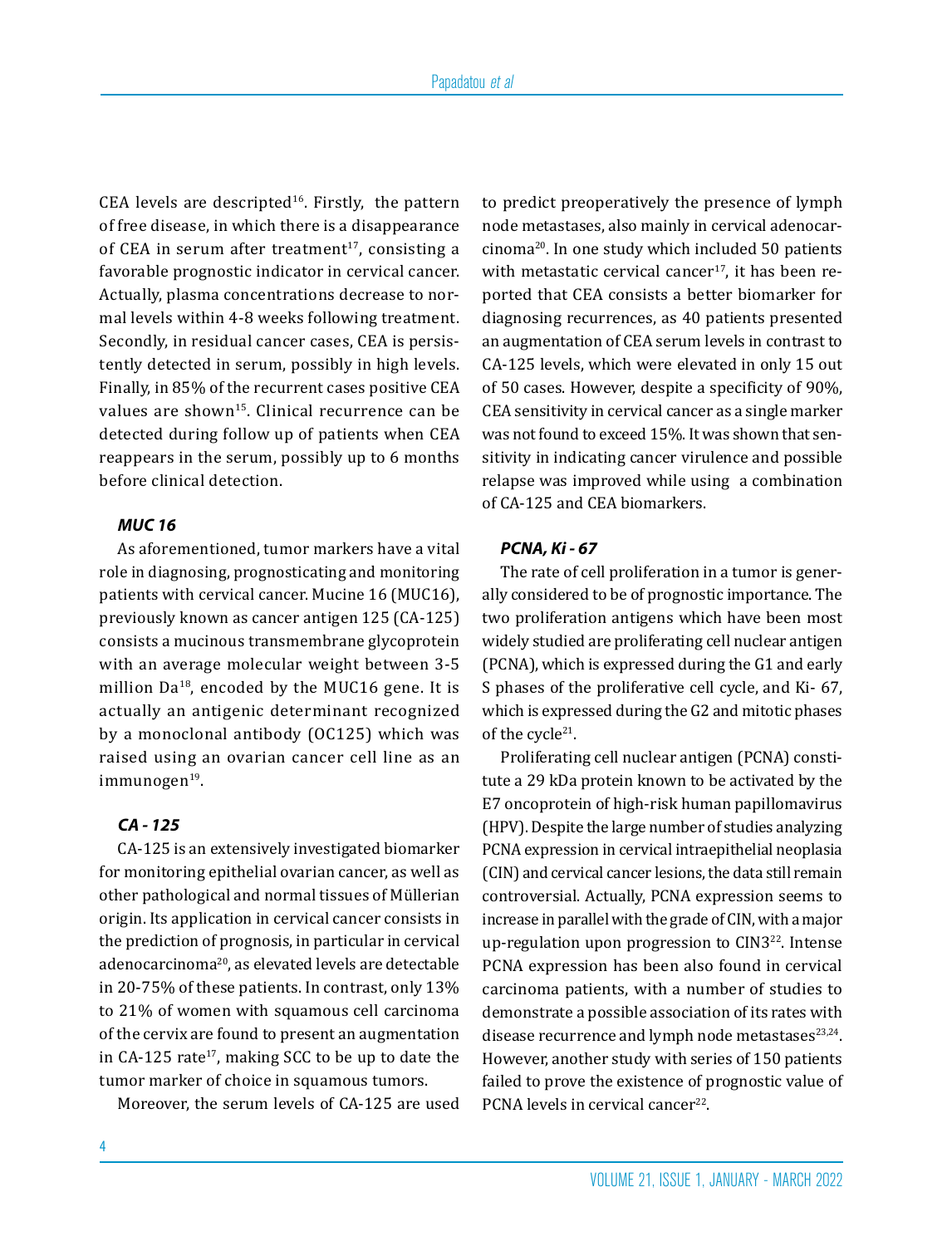As a gene capable of promoting cell proliferation, abnormal expression of Ki-67 protein usually indicates also abnormal cell proliferation. One study that included paraffin specimens from 64 patients with atypical Thinprep Cytology Test (TCT) screening followed by colposcopic biopsy in Shanghai, China, noted Ki-67 expression to be detectable in LSIL, HSIL, and in squamous cervical cancer (SCC) cases but not in normal cervical tissues<sup>25</sup>. The rate of this expression was significantly positively correlated with the degree of cervical lesions. Hanprasertpong *et al*26 found an elevated Ki-67 expression in 81.3% of SCC cases, while the latter was reported to consist an independent prognostic factor for 5-year recurrence-free survival in multivariate analysis. Finally, it should be underlined that Ki-67 and p16 tend to be combined in order to identify patients with high risk of SCC, as Ki-67 alone is shown to be also expressed in non-cancerous proliferative cervical tissues in a rate of 18,18%, which in fact has a diagnostic significance leading possibly to a misdiagnosis $25$ .

#### **Oncoproteins**

#### *Oncoproteins E6, E7*

Oncoproteins E6 and E7, known also as "HPV oncoplayers", are the major driving force for cervical carcinogenesis. They are responsible from the initiation point of tumor development including the maintenance of continuous proliferative signaling, the escape of tumor suppressors, and activation of telomerase, to the induction of angiogenesis and invasion to metastatic stages. In other words, E6 and E7 contribute in the establishment and successful progression of cervical cancer.

 More concretely, E6 binds to p53, via the ubiquitin ligase E6-AP (E6-associated protein). This results in p53 degradation, preventing cells from p53-mediated apoptosis. Oncoprotein E6, also, activates the telomere lengthening enzyme telomerase and binds with PDZ proteins, resulting in their inactivation.

 Moreover, E7 binds to pRb and its related pocket proteins p107 and p130 (negative cell cycle regulators), resulting in pRb inactivation. Then, pRb inactivation results in activation of E2F transcription factors, cell cycle progression/cell proliferation and, finally, suspension of apoptosis.

 As aforementioned, since these oncogenes are the major carcinogenic factors, E6 and E7 targeting could help targeting specifically cervical cancer cells. Consequently, they turn out to consist the most effective drug candidates for HPV-infected cancers, including cervical cancer. It should be noted that a variety of treatments have been applied using E6 and E7 targeting, all of which have their own pros and cons. Nowadays, combinatorial approach consists the form of clinical practice. This could result in better ways to combat the high-mortality index of cervical cancer worldwide<sup>27</sup>.

 Last but not least, it has been demonstrated that high expression of HPV E6/E7 mRNA could be a good candidate as a diagnostic biomarker to triage ASCUS superseding HPV DNA. Also, p16/Ki-67 immunocytochemistry is suggested to be a good tool to triage ASCUS, but it reduces the sensitivity of diagnosis when improves the diagnostic specificity<sup>28</sup>.

#### **Oncogenes** *c - MYC*

The cellular oncogene **c-MYC** is frequently found amplified and overexpressed in cervical cancer. Several studies have shown MYC activation at premalignant stages, indicating that MYC detection might be used to assess dysplastic lesions<sup>29</sup>. Golijow et al. have performed PCR based detection of MYC amplification on histological and cytological specimens. It was demonstrated that MYC levels increase with lesion grade at premalignant stages. In a consecutive study, Abba et al. showed a tight correlation between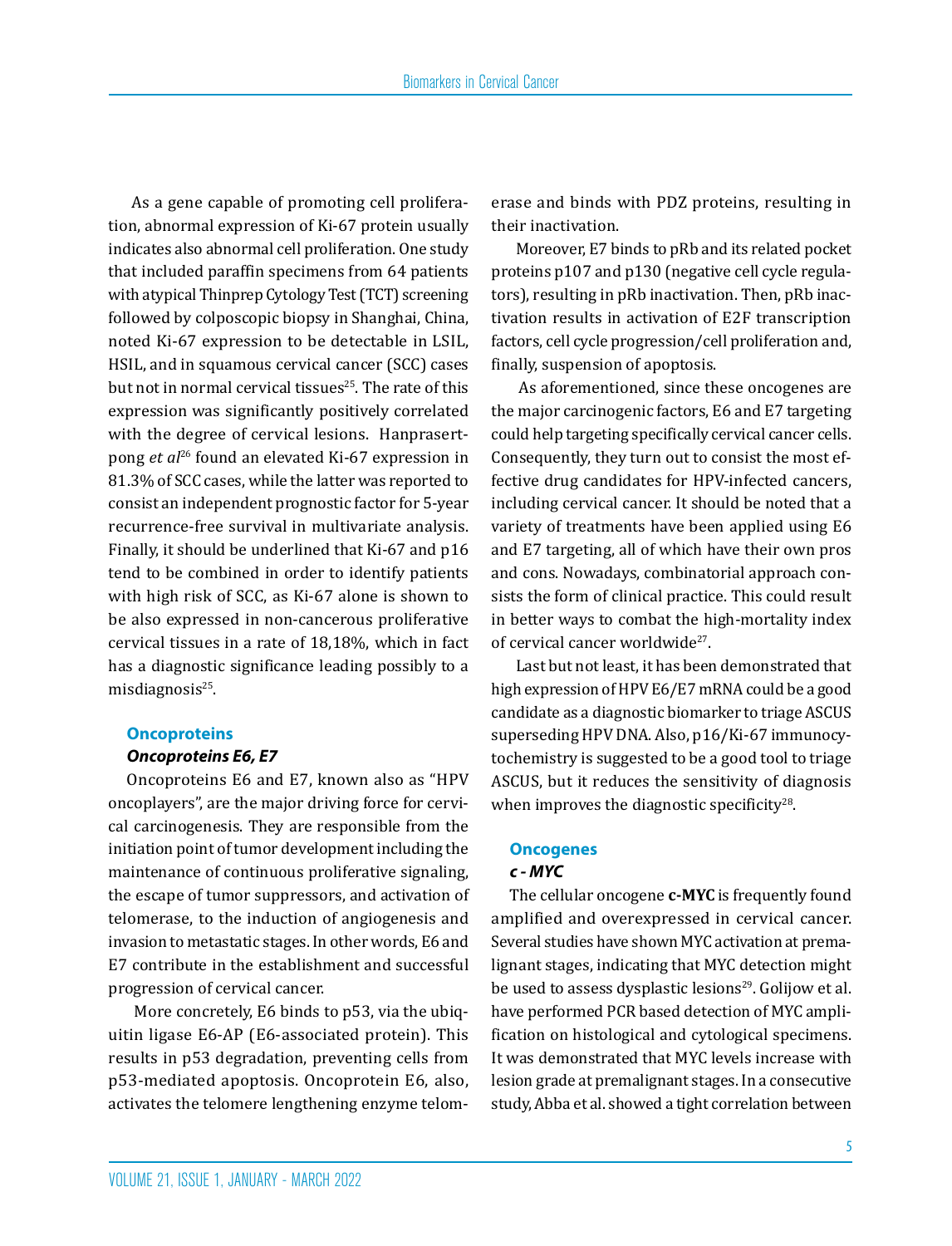MYC expression and HPV16 infection at pre-invasive stages, indicating different oncogenic properties of different HR-HPV types.

#### **Angiogenic agents**

Αs known, human solid tumors contain hypoxic regions with a considerably lower oxygen tension than healthy tissues. Lack of oxygen (hypoxia) constitutes an indicator of solid tumor formation, as well as an independent prognostic factor in a variety of malignant tumors. Cancer cells adapt to hypoxia by stabilising HIF-α isoforms, which increase the transcription of several genes. Among the genes regulated by HIF are enzymes that have a role in proliferation, invasion, metastasis and metabolism of tumour cells. Numerous cancer studies have, lately, investigated HIF-1 $\alpha$ as an important cancer drug target. In the case of cervical cancer, HIF-1 $\alpha$  is able to affect proliferation, apoptosis, cell cycle and invasion<sup>30</sup>.

#### *HIF - 1a*

It is noted that increased HIF-1a expression in advanced uterine cervical carcinoma induces expression of VHL and is not associated with epigenetic regulation.

RQ-PCR and Western blot analysis were used to compare HIF-1a and VHL transcript and HIF-1a protein levels in normal and cancerous tissues. According to the results, significantly higher levels of HIF-1a and VHL transcript (p<0.0001 & p=0.0042, respectively) and HIF-1a protein (p=0.0037) levels were found in cancerous tissue compared to normal tissue samples. There were no significant differences between transcript and protein levels in patient groups with different tumor stage and histological grade. We also did not observe DNA methylation in the HIF-1a and VHL promoter region in either control or cancerous tissues samples (results not shown). A statistically significant association was found between HIF-1A and VHL expression (Spearma

correlation. coefficient=0.515, p=0.003)

 However, less is known about **HIF-2α**, another HIF-α isoform. One previous study demonstrated that the HIF isoforms (HIF-1α and HIF-2α) have divergent effects on invasion, metastasis, metabolism and formation of lipid droplets in human breast cancer cells.Therefore, the present study comprehensively investigated the function of HIF- $2\alpha$  in cervical cancer cell line CaSki and compared the function of HIF-1 $\alpha$ and HIF-2α on proliferation, cell cycle, apoptosis, cell invasion and cell autophagy $31$ .

#### *VEGF, PD - ECGF*

Other promising targets which play critical roles in tumor growth and angiogenesis are the vascular endothelial growth factor (VEGF) and the plateletderived endothelial cell growth factor (PD-ECGF). They are highly associated with the tumor microvessel count<sup>32</sup>. VEGF is upregulated by E6, independent from p53, and its overexpression is considerded to be an early marker of CIN and correlated linearly with lesion grade.

The levels of VEGF-A in patients with bulky tumor, pelvic lymph-node involvement (PLNI), and parametrial infiltration (PI) are found to be significantly higher than those in patients without these factors  $(P = 0.022, P = 0.020, and P = 0.0013, respectively).$ Moreover, the overall survival (OS) of patients with high VEGF-A and VEGFR-2, defined by median levels, is considered lower than the OS of patients with low levels of VEGF-A and VEGFR-2 ( $P = 0.014$ ,  $P = 0.012$ , respectively) $33$ . Multivariate analysis revealed that PLNI, serum VEGF-A levels, and serum VEGFR-2 levels were independent prognostic factors for OS (hazard ratio for VEGF-A 3.42, 95% CI 1.07-13.2; hazard ratio for VEGFR-2 6.37, 95% CI 1.59-43.5)<sup>34</sup>.

The expression level of another angiogenic factor, the platelet-derived endothelial cell growth factor (PD-ECGF) has also been associated with the tumor microvessel count in cases of cervical and ovarian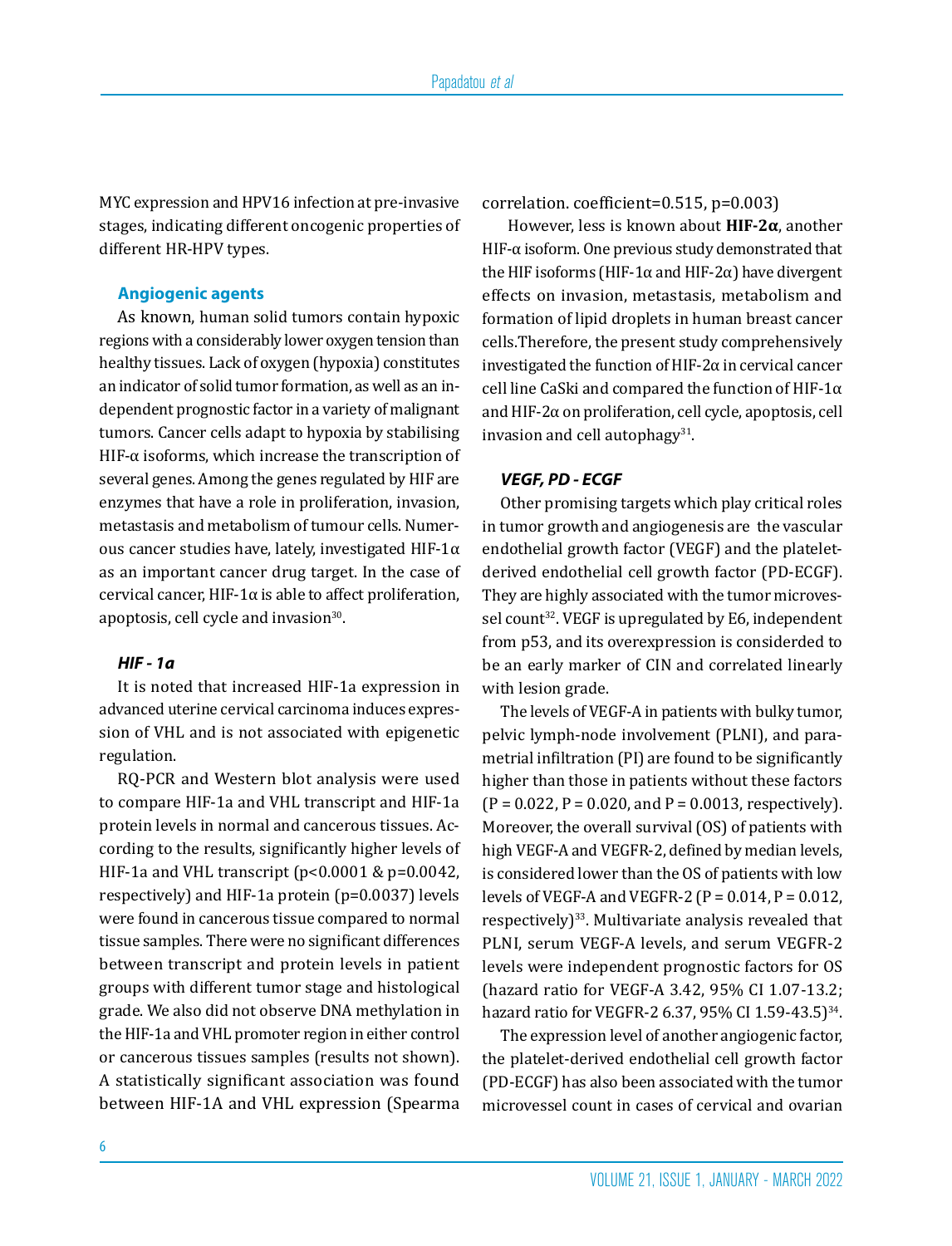cancer, as well as uterine carcinoma34. Although, its expression in metastatic lymph node lesions is extremely poor.

# **Replication/ complex proteins**  *MCM*

The Minichromosome Maintenance Complex (MCM) constitutes a replication complex. The expression of the genes 2, 4, 5 and 7 is found to be augmented in cervical dysplasia. Concretely, its expression increases during the progression of the disease from LSIL to HSIL, with the highest expression to be in cases of SCC<sup>35</sup>. As far as MCM2 gene is concerned, it seems to have the highest fold change in SCC compared to normal cervix. Immunohistochemically, MCM2 protein is localised in the nuclei of basal cells of normal cervical epithelium and dysplastic-neoplastic cells of CIN and SCC.

## *TYMS*

 Thymidylate Synthetase (TYMS) encodes thymidine synthase (TS), an important enzyme that catalyzes the synthesis of pyrimidines, is important for DNA synthesis and repair, and also a target of fluorouracil medicines. Multiple studies have shown that the expression level of *TYMS* may be related to the sensitivity of radiotherapy and chemotherapy for cervical cancer<sup>36</sup>. Suzuki, Tsukagoshi, Saga, Ohwada, and Sato (1999) compared the immunohistochemical level of TS and the survival of 66 patients with stage IIIb cervical cancer, showing that the 5-year survival rate with high and low level of TS was 36.8% and 87.2%, respectively. Therefore, high TS may be associated with poor prognosis of cervical cancer.

## *WRN*

The Werner gene (WRN) codes for a DNA helicase that contributes to genomic stability and has been identified as the gene responsible for progeria. Recent studies<sup>37</sup> have shown reduced WRN expression, and even suppression, due to aberrant DNA hypermethylation, in cancer cells. Several studies have, also, shown that *WRN* inactivation increases the anticancer effect of CPT-11, a chemotherapy drug. CPT-11 acts on the covalent complex of topoisomerase I (Top-I) and DNA, inhibiting DNA replication and causing strand breaks.

# **Anti-inflammatory agents** *APOC1*

Apolipoprotein C1 (APOC1) is a member of the apolipoprotein family that normally transports lipids, stabilizes the lipoprotein structure and regulates various pathological processes. Recently, apolipoproteins are found to be overexpressed in several neoplasms. APOC1, more accurately, is noted to act as an oncogene in cervical cancer. A late study<sup>5</sup> demonstrated an up-regulated expression of APOC1 in cases of cervical carcinomas ( $p < 0.05$ ) as well as a restrained tumorigenicity of cancer cells after the knockdown of this factor. Furthermore, it is suggested that APOC1 affects the capacity of cancer to metastasize, and maybe plays a key role in the progression mechanism of the disease, thus providing a direction for clinical treatment. Consequently, APOC1 could serve as an important biomarker and therapeutic target for cervical cancer.

## *COX - 2*

Cyclooxygenase-2 (COX-2) is the inducible isoform of cyclooxygenase and catalyzes the conversion of arachidonic acid to prostaglandins. COX-2 and the prostaglandin cascade play a major role in carcinogenesis, including the appearance of cervical carcinoma. More specifically, this isoform, when overexpressed in cervical cancer patients, it is suspected to promote angiogenesis and tissue invasion of the tumor, as well as resistance to apoptosis<sup>38</sup>. Moreover, COX-2 dependent prostaglandin release can suppress an-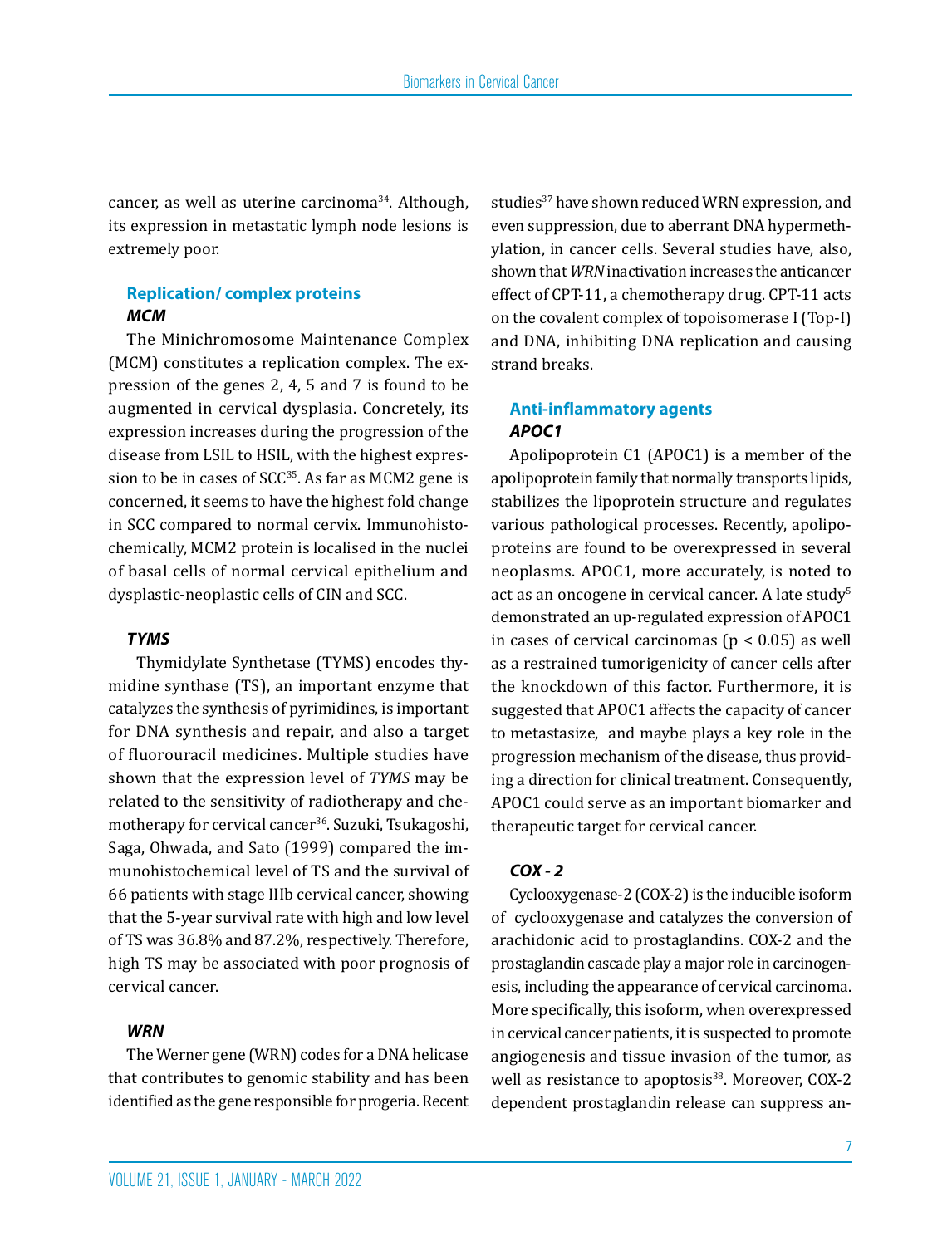tigen presentation and immune activation in cancer. Associations between the intensity of immunostaining and reduced survival rates have been noted, with overall 5-year survival rates to be 57% for COX-2 positive patients and 83% for COX-2 negative patients, regardless of the histological subtype7 . Last but not least, the inhibition of COX-2 tends to increase the radiosensitivity of cervical cancer, making this factor a candidate biomarker for the prediction of the response of malignancy in the subsequent therapy.

# *IGF*

In addition, the insulin-like growth factor (IGF) is organized in a complex network which consists, among others, of three ligants, IGF-I, IGF-II and Insulin. IGF system is found to have a significant role in the development and progression of cervical cancer. According to Harris et al.<sup>39</sup>, the IGF axis seems to have an influence on the natural history of oncogenic HPV and the progression of cervical malignancy. A casecontrol study, also, conducted on women with SIL and cervical cancer<sup>40</sup>, concluded that elevated levels of IGF-I and IGF-II were linked with tumor progress and a higher possibility of recurrence, making these factors promising targets for cervical cancer invasion and metastasis control.

# *CD34*

As fas as CD34 antigen is concerned, it is a transmembrane glycoprotein and consists a highly sensitive biomarker for endothelial cell differentiation, extensively studied in tumor angiogenesis $41$ . In cervical carcinoma cases, it has been demonstrated that anti-CD34 antibody is associated not only with pathoanatomical features indicative of a poorer prognosis, such as undifferentiated tumor, lymphatic vessel invasion and lymph node involvement, but also with a greater risk of recurrence. In a study, more specifically, that included 62 patients diagnosed with invasive cervical carcinoma<sup>42</sup>, CD34 was noted to determine a higher microvessel density and to correlate with an also higher angiogenic activity.

#### *CYCLINS*

Cyclin represents a family of regulatory proteins that controls the progression of a cell through the cell cycle, whereas there are several different cyclins active in different parts of the latter. The expression of cyclins has been analyzed in cervical malignancy and precancer situations $43$ . Therefore, cyclin D1 expression is found to be increased in low-grade lesions, while cyclins A, B and E are found to be overexpressed in premalignant cervical lesions. Finally, cyclin E is strongly associated with HPV induced cellular abnormalities.

## *CD 109*

Finally, Cluster of Differentiation 109 (CD109) consists a glycoprotein which, lately, emerges as a potential biomarker and a therapeutic target for squamous cell carcinomas, including cervical ones. In the study go Zhang et al. a significantly higher CD109 expression has been reported in these cases compared with endometrial adenocarcinomas, normal cervix and endometrium7,44.

# **Other**

# *CD44v6, XRCC1*

CD44v6 consists an isoform of CD44 family adhesion molecules. Although its functions remain unclear, it plays an important role in the growth and metastasis development in malignant tumors of different origins, such as cervical cancer. In cervical carcinoma, strong correlations between CD44v6 expression and lymphovascular space invasion (LVSI) and regional lymph node metastases have been reported45. Poor prognosis in patients with CD44v6 tumor positivity (both early and late cervical cancer) is noted, and it is also described as an independent prognostic factor in early stage disease. Despite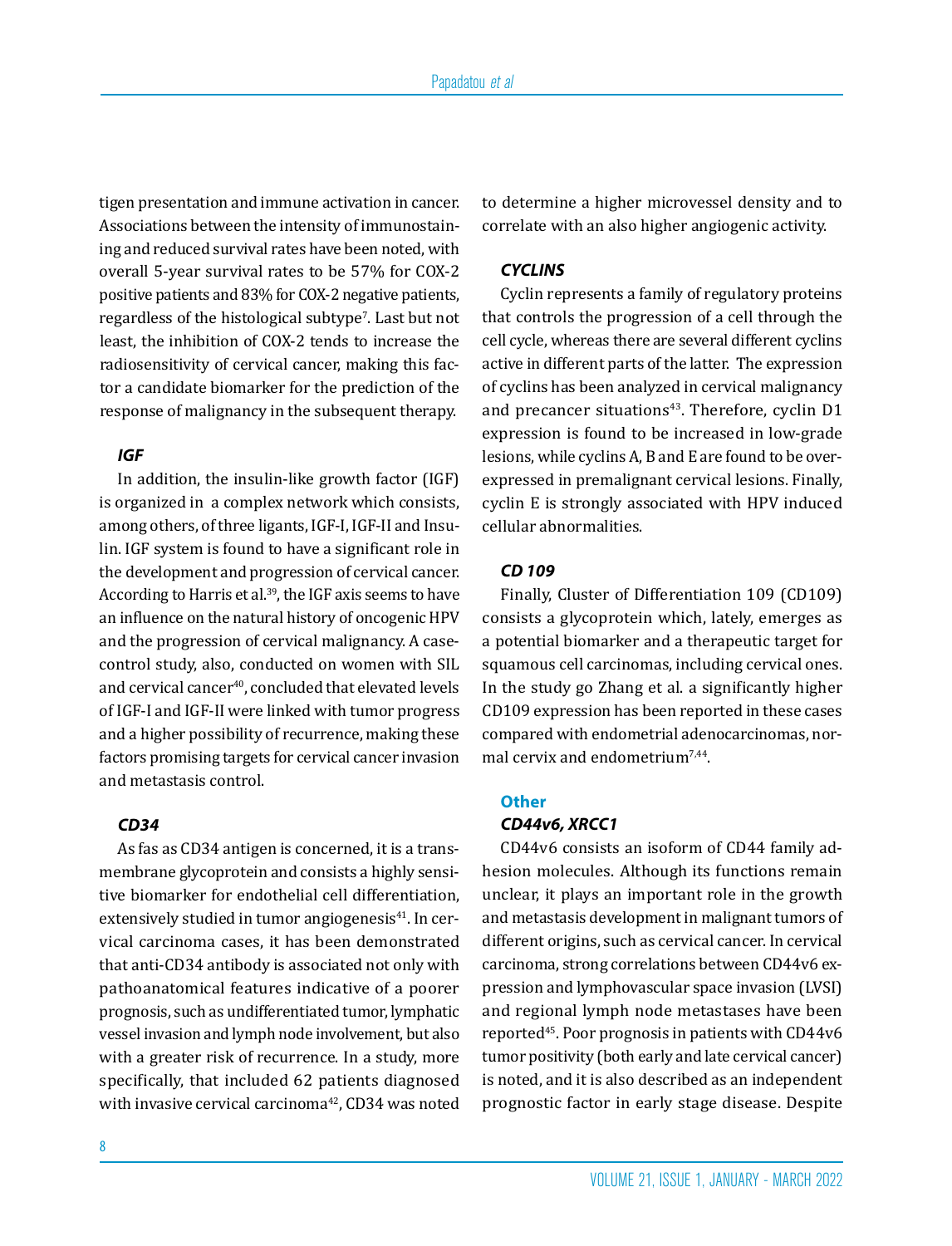| <b>BIOMARKERS</b> | <b>USE</b>                                                               | <b>PHARMACODYNAMICS</b>                                                                                                                        |
|-------------------|--------------------------------------------------------------------------|------------------------------------------------------------------------------------------------------------------------------------------------|
| SCC Ag            | Prognosis<br>Staging<br>Response to treatment<br>Detection of recurrence | Serine and cysteine protease inhibitor                                                                                                         |
| <b>CYFRA 21-1</b> | Staging<br>Response to treatment                                         | Cytokeratin 19 fragment antigen, normally expressed in epithelial tissues<br>and forms the epithelial cells' filament cytoskeleton             |
| <b>CEA</b>        | Prognosis<br>Staging<br>response to treatment<br>Detection of recurrence | Found in normal fetal gastrointestinal tissue, and normally present at very<br>low concentrations in adult plasma                              |
| <b>MUC 16</b>     | Prognosis                                                                | Mucinous transmembrane glycoprotein                                                                                                            |
| CA - 125          | Prognosis<br>2. Staging<br>3. Recurrence                                 | Mucinous transmembrane glycoprotein                                                                                                            |
| <b>PCNA</b>       | Prognosis                                                                | Expressed during the G1 and early S phases of the proliferative cell cycle                                                                     |
| Ki - 67           | Prognosis                                                                | Expressed during the G2 and mitotic phases of the proliferative cell cycle                                                                     |
| HPV E6            | Oncogenesis                                                              | Degradation of p53<br>Activation of the telomere lengthening enzyme telomerase<br>Inactivation of PDZ proteins                                 |
| HPV E7            | Oncogenesis                                                              | Inactivation of pRb                                                                                                                            |
| C - MYC           | Prognosis                                                                | Transcription factor                                                                                                                           |
| HIF - 1a          | Present in cancerous tissue                                              | Suppression of HIF-1a degradation in hypoxic conditions                                                                                        |
| <b>VEGF</b>       | Angiogenesis<br>Staging                                                  | Upregulated by HPV E6                                                                                                                          |
| PD - ECGF         | Angiogenesis                                                             | Endothelial mitogen protein                                                                                                                    |
| MCM               | Prognosis                                                                | Promotion of cell proliferation via DNA replication                                                                                            |
| <b>TYMS</b>       | Prognosis<br>Response to treatment                                       | Encoding of TS leading to canalization of the synthesis of pyrimidines                                                                         |
| WRN               | Contribution to genomic stability                                        | Suppressed due to DNA hypermethylation in cancer cells                                                                                         |
| APOC1             | Oncogenesis                                                              | Apolipoprotein normally found in plasma                                                                                                        |
| $COX - 2$         | Oncogenesis                                                              | Enzyme involved in the production of inflammatory mediators and anti-<br>inflammatory drug target                                              |
| IGF               | Staging<br>Detection of recurrence                                       | Suppression of apoptosis and promotion of cell cycle progression                                                                               |
| CD <sub>34</sub>  | Angiogenesis<br>Prognosis<br>Detection of recurrence                     | Transmembrane glycoprotein expressed on early lymphohematopoietic<br>stem cells, progenitor cells and endothelial cells                        |
| <b>CYCLINS</b>    | Presence in precancerous conditions                                      | Control of the progression of cells through the cell cycle by activating CDK<br>enzymes/ group of enzymes required for synthesis of cell cycle |
| CD109             | Present in SCC                                                           | Glycoprotein expressed on primitive hematopoietic stem cells, activated<br>platelets, T-cell lines, and keratinocytes                          |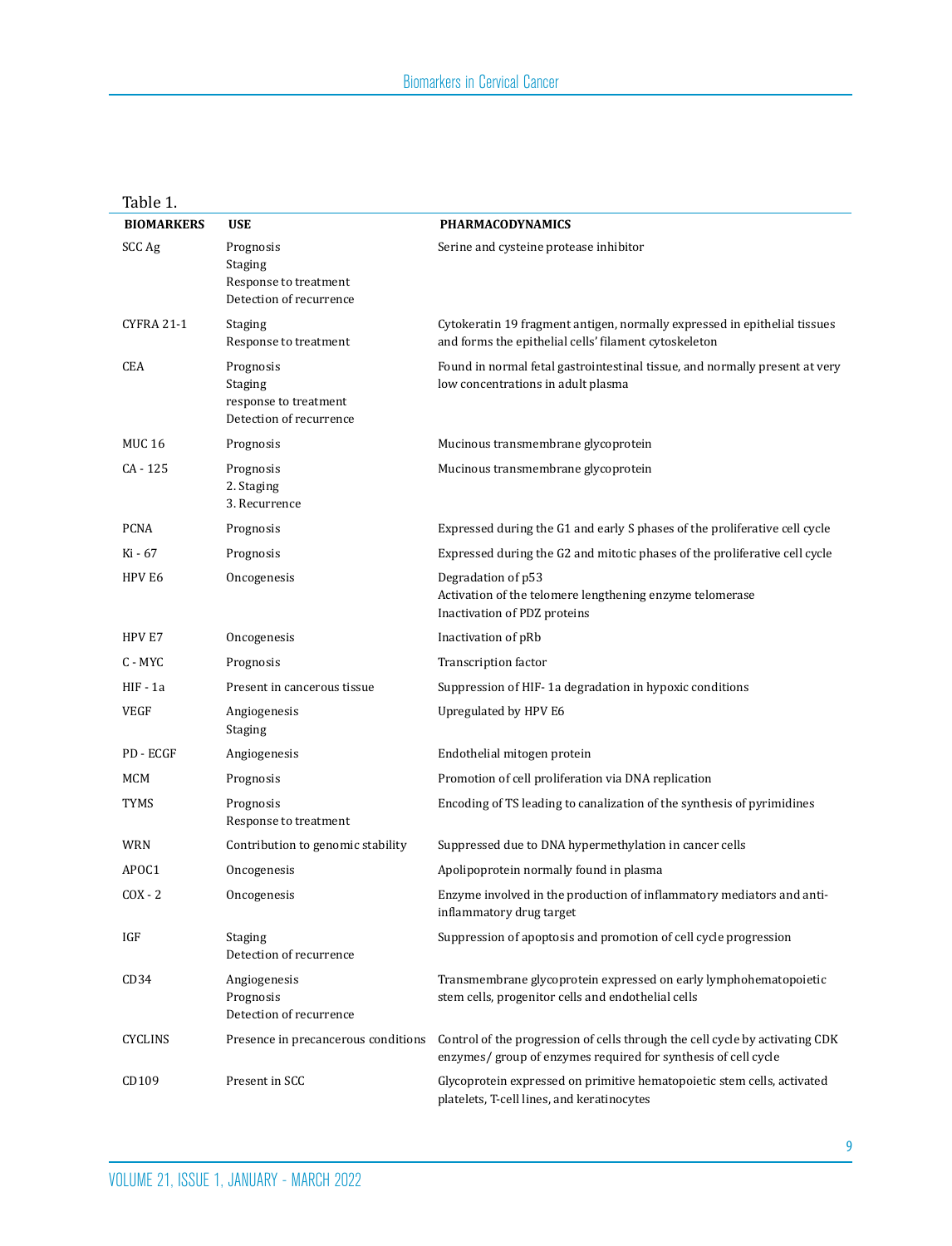| Table 1. (continued) |                                                                 |                                                            |  |
|----------------------|-----------------------------------------------------------------|------------------------------------------------------------|--|
| <b>BIOMARKERS</b>    | <b>USE</b>                                                      | <b>PHARMACODYNAMICS</b>                                    |  |
| CD44v6               | Prognosis<br><b>Staging</b><br>Response to treatment (possible) | Unclear                                                    |  |
| XRCC1                | Prognosis<br>staging<br>Response to treatment (possible)        | Unclear                                                    |  |
| mTOR                 | Prognosis<br><b>Staging</b><br>Response to treatment            | Tumor development via activation of mTOR signaling pathway |  |

the fact that CD44v6 is generally considered to be associated with a shortened overall survival (OS), Saegusa et al<sup>46</sup>. had found it to correlate with the histological type of tumor, especially with SCC, but no with clinico-pathological factors or OS45. X-ray repair cross-complementing protein 1 (XRCC1) is a major gene involved in the efficient repair of DNA single-strand breaks formed by exposure to ionizing radiation and alkylating agents. Polymorphisms in DNA repair genes associated with repair efficiency against DNA damage may predispose in cancer susceptibility<sup>47</sup>.

# *mTOR*

The mechanistic target of rapamycin (mTOR) is a kinase that serves as a core component of two protein complexes, mTOR complex 1 and mTOR complex 2, which regulate distinct cellular processes. Among its functions, mTOR regulates cell growth and proliferation, as well as cell motility, autophagy and survival. Activation of mTOR signaling pathway contributes to the development of variant tumors, inclusive of cervical carcinoma. Consecutively, inhibition of mTOR could represent a potential therapeutic strategy for them, with the mTOR cascade to be a promising target fro intervention<sup>48</sup>.

In closing, an elevated expression of CD44v6, XRCC1 gene polymorphism and a high level of phosphorylated mTOR, all three are associated with a

poor response of cervical cancer to chemotherapy in patients treated with cisplatin-based neoadjuvant chemotherapy. Thus, they may have a significant role as markers to predict the efficacy of the treatment before its administration and the survival of the  $c$ ervical cancer patients<sup>7</sup>.

#### **References**

- 1. Bray F, Ferlay J, Soerjomataram I, Siegel RL, Torre LA, Jemal A. Global Cancer Statistics 2018: GLO-BOCAN Estimates of Incidence and Mortality Worldwide for 36 Cancers in 185 Countries. Cancer J Clin. 2018 Nov;68(6):394-424.
- 2. Sahasrabuddhe VV, Luhn P, Wentzensen N. Human papillomavirus and cervical cancer: biomarkers for improved prevention efforts. Future Microbiol. 2011 Sep;6(9): 10.2217/fmb.11.87.
- 3. Chrysostomou AC, Kostrikis LG. Methodologies of Primary HPV Testing Currently Applied for Cervical Cancer Screening. Published: 19 November 2020.
- 4. Wang D , Li Q, Li Y, Wang H. The role of MCM5 expression in cervical cancer: Correlation with progression and prognosis. Biomed Pharmacother. 2018 Feb;98:165-172.
- 5. Shi X, Wang J, Dai S, Qin L, Chen JZY. Apolipoprotein C1 (APOC1): A Novel Diagnostic and Prognostic Biomarker for Cervical Cancer. Onco Targets Ther. 2020 Dec 15;13:12881-12891.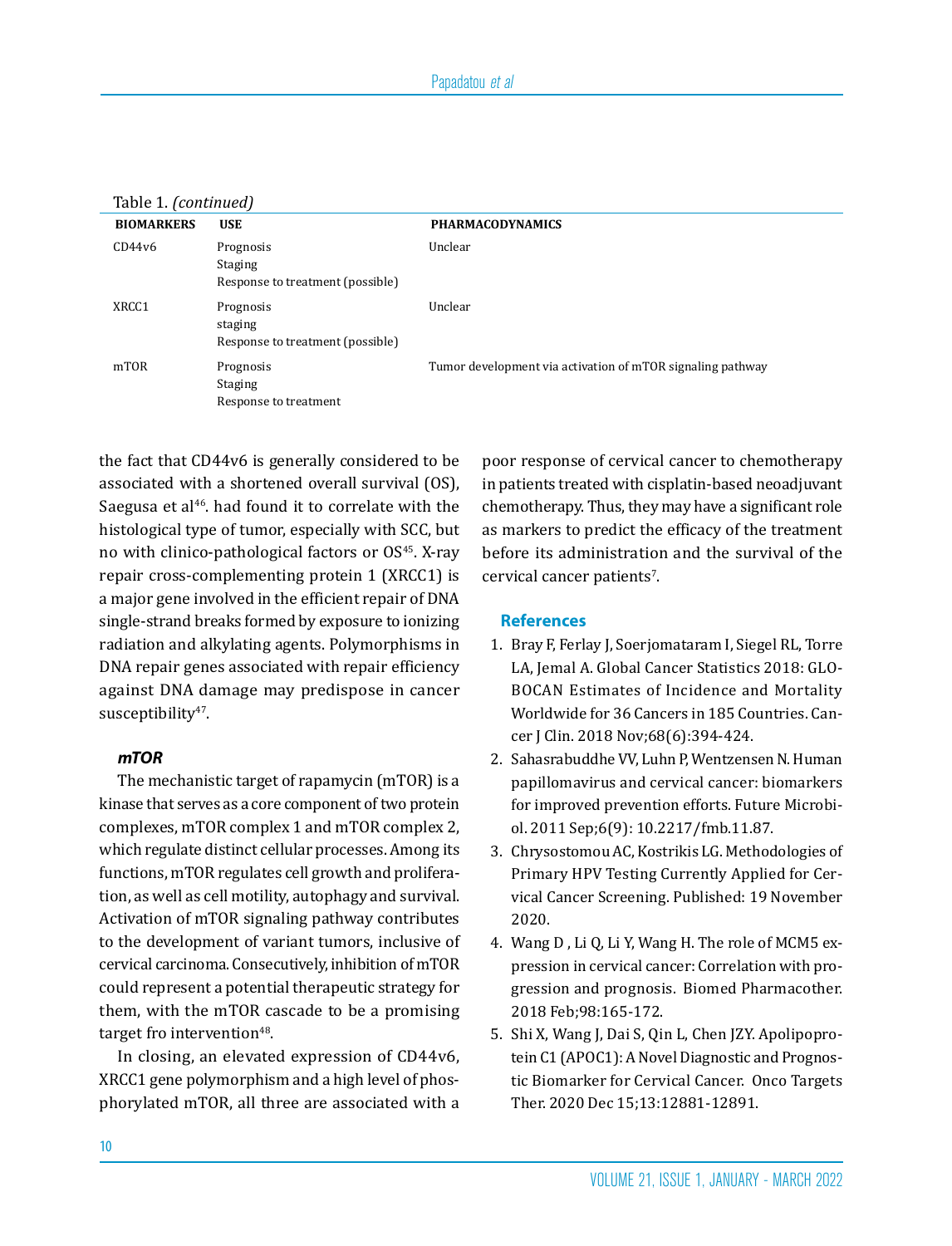- 6. Fu J, Wang W, Wang Y, Liu C, Wang P. The role of squamous cell carcinoma antigen (SCC Ag) in outcome prediction after concurrent chemoradiotherapy and treatment decisions for patients with cervical cancer. Radiat Oncol. 2019; 14: 146.
- 7. Iida M, Banno K, Yanokura M, Nakamura K, Adachi M, Nogami Y, Umene K, Masuda K, Kisu I, Iwata T, Tanaka K, Aoki D. Candidate biomarkers for cervical cancer treatment: Potential for clinical practice. Mol Clin Oncol. 2014 Sep;2(5):647-655.
- 8. Yim EK, Park JS. Biomarkers in Cervical Cancer. Biomarker Insights 2006:1 215–225.
- 9. Bolger BS, Dabbas M, Lopes A, Monaghan JM. Prognostic value of preoperative squamous cell carcinoma antigen level in patients surgically treated for cervical carcinoma. Gynecol Oncol. 1997 May;65(2):309-13.
- 10. Chao X, Fan J, Song X, You Y, Wu H, Wu M, Li L. Diagnostic Strategies for Recurrent Cervical Cancer: A Cohort Study. Front Oncol. 2020; 10: 591253.
- 11. Oh J, Bae JY. Optimal cutoff level of serum squamous cell carcinoma antigen to detect recurrent cervical squamous cell carcinoma during posttreatment surveillance. Obstet Gynecol Sci. 2018 May; 61(3): 337–343.
- 12. Kawaguchi R, Furukawa N, Kobayashi H, Asakawa I. Posttreatment cut-off levels of squamous cell carcinoma antigen as a prognostic factor in patients with locally advanced cervical cancer treated with radiotherapy. J Gynecol Oncol. 2013 Oct; 24(4): 313–320.
- 13. Hamzaoui A, Thomas P, Castelnau O, Roux N, Roux F, Kleisbauer JP. Usefulness of longitudinal evaluation of Cyfra 21-1 variations in advanced lung cancer monitoring. Lung Cancer. 1997 Mar;16(2-3):191-202.
- 14. Suzuki Y, Nakano T, Atsuko Abe T.O, Morita S, Tsujii H. Serum CYFRA 21-1 in cervical cancer patients treated with radiation therapy. J Cancer Res Clin Oncol (2000) 126:332±336.
- 15. Chandana G, Vishwanathan B, Malik MA, Reddy SK, Raghavendra DS. Role of Serum CEA as Tumor Marker for Predicting Presence of Pelvic and Paraaortic Lymph Node Metastasis in SCC of Uterine Cervix. J Cancer Prev Curr Res. 2017 Aug; 8(2): 00274.
- 16. Carcinoembryonic Antigen (CEA) In Cervical Neoplasia (Review) june, 2011. Contemporary OB/ GYN.
- 17. Kaiser J, Javeed A, Hajira F, Suryanarayana G.R. Significance of CA125 and CEA as biomarkers in assessing progress of treatment for cervical cancer. IJPSR. 2021 June; 12(6).
- 18. Felder M, Kapur A, Gonzalez-Bodquet J, Horibata S,Heinz J, Albrecht R, Fass L, Kaur J,Hu K, Shojaei H, Whelan RJ, Patankar MS. MUC16 (CA125): tumor biomarker to cancer therapy, a work in progress. Mol Cancer. 2014; 13: 129.
- 19. Nolen BM, Lokshin AE. Ovarian Carcinoma Cell Line- an overview. Biomarkers in Toxicology, 2014.
- 20. Dasari S, Wudayagiri R, Valluru L. Cervical cancer: Biomarkers for diagnosis and treatment. Clin Chim Acta. 2015 May 20;445:7-11.
- 21. Kim TH, Han JH, Shin E, Noh JH, Kim HS, Song YS. Clinical Implication of p16, Ki-67, and Proliferating Cell Nuclear Antigen Expression in Cervical Neoplasia: Improvement of Diagnostic Accuracy for High-grade Squamous Intraepithelial Lesion and Prediction of Resection Margin Involvement on Conization Specimen. J Cancer Prev. 2015 Mar; 20(1): 70–77.
- 22. Branca M, Ciotti M, Giorgi C, Santini D, Bonito L, Costa S, Benedetto A, Bonifacio D, Bonito P, Paba P, Accardi L, Syrjaven S, Favalli C, Syrjanen K. Up-regulation of proliferating cell nuclear antigen (PCNA) is closely associated with highrisk human papillomavirus (HPV) and progression of cervical intraepithelial neoplasia (CIN), but does not predict disease outcome in cervical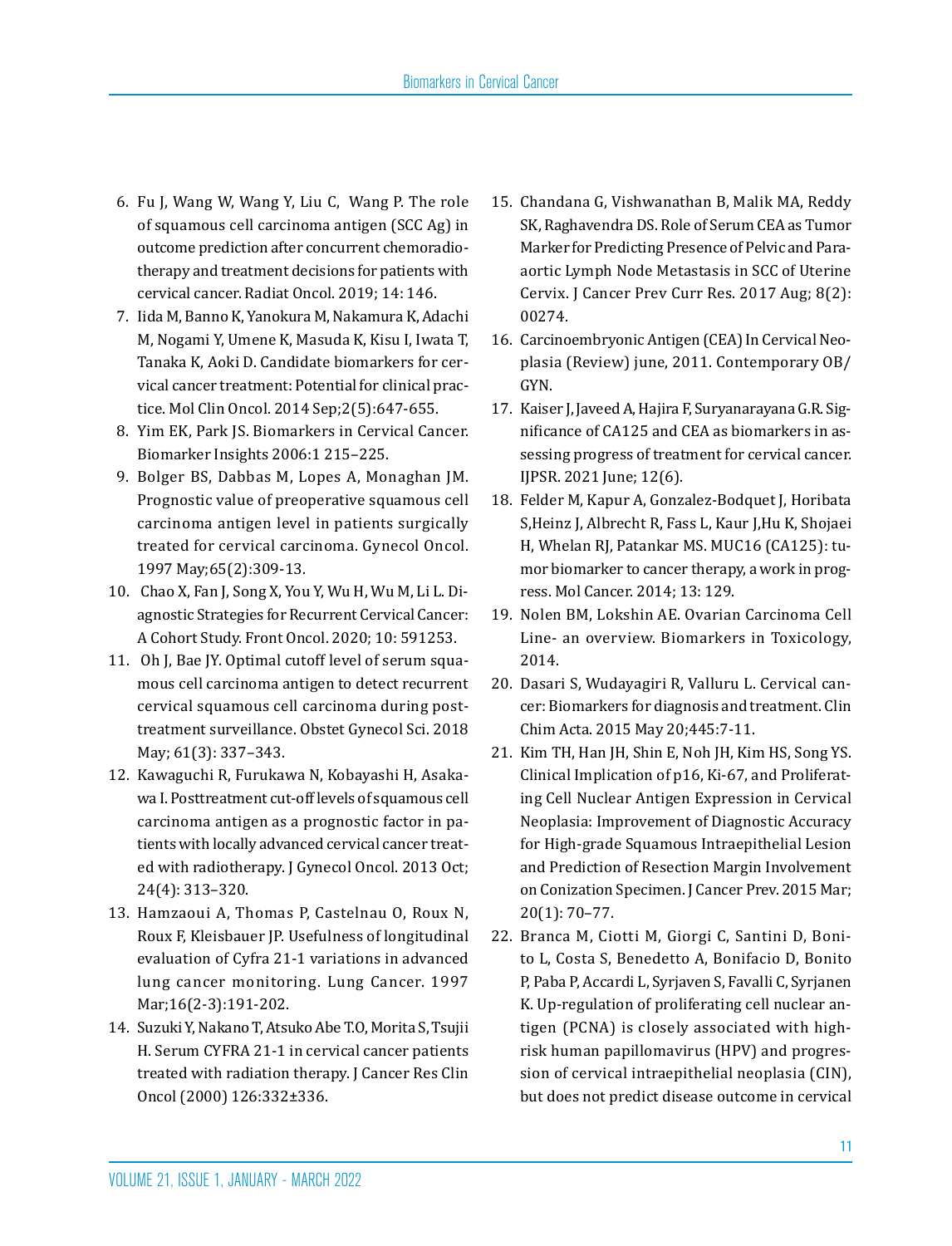cancer. Eur J Obstet Gynecol Reprod Biol. 2007 Feb;130(2):223-31.

- 23. Tjalma W, Weyler J, Pollefliet C. The evaluation of proliferative activity in CIN III and micro invasive cervical cancer and its role in recurrence. Eur J Obstet Gynecol Reprod Biol 2001;94:270-5.
- 24. Maeda MY, Simoes M, Wakamatsu A. Relevance of the rates of PCNA, Ki-67 and p53 expression according to the epithelial compartment in cervical lesions. Pathologica 2001; 93:189-95.
- 25. Qin S, XU L, Yang R, Meng Y, Qiu L. Ki-67 and P16 proteins in cervical cancer and precancerous lesions of young women and the diagnostic value for cervical cancer and precancerous lesions. Oncol Lett. 2019 Aug; 18(2): 1351–1355.
- 26. Hanprasertpong J, Tungsinmunkong K, Chichareon S. Correlation of p53 and Ki-67 (MIB-1) expressions with clinicopathological features and prognosis of early stage cervical squamous cell carcinomas. J Obstet Gynaecol Res 36: 572-580, 2010.
- 27. Pal A, Kundu R. Human Papillomavirus E6 and E7: The Cervical Cancer Hallmarks and Targets for Therapy. Front Microbiol. 2019; 10: 3116.
- 28. Ran C, Zhu Y, Yang L, Zhang X, Liu L, Wang Z, Jiang D. Prognostic and diagnostic validity of p16/Ki-67, HPV E6/E7 mRNA, and HPV DNA in women with ASCUS: a follow-up study. Virol J. 2019; 16: 143.
- 29. Wentzensen N, Doeberitz M. Biomarkers in cervical cancer screening. Dis Markers. 2007;23(4): 315-30.
- 30 Łuczak MW, Roszak A, Pawlik P, Kedzia H, Lianeri M, Jagodzinski PP. Increased expression of HIF-1A and its implication in the hypoxia pathway in primary advanced uterine cervical carcinoma. Oncol Rep. 2011 Nov;26(5):1259-64.
- 31 Jiang L, Shi S, Shi Q, Zhang H, Hu R, Wang M. Similarity in the functions of HIF1 $\alpha$  and HIF2 $\alpha$  proteins in cervical cancer cells. Oncol Lett. 2017

Nov; 14(5): 5643–5651.

- 32. Sawada M, Oishi T, Komatsu H, Sato S, Chikumi J, Nonaka M, Kudoh A, Osaku D, Harada T. Serum vascular endothelial growth factor A and vascular endothelial growth factor receptor 2 as prognostic biomarkers for uterine cervical cancer. Int J Clin Oncol. 2019 Dec;24(12):1612-1619.
- 33. Campo JM, Prat A, Gil-Moreno A, Perez J, Parera M. Update on novel therapeutic agents for cervical cancer. Gynecol Oncol. 2008 Sep;110(3 Suppl 2):S72-6.
- 34. Iida M, Banno KJ, Yanokura M, Nakamura K, Adachi M, Nogami Y, Umene K, Masuda K, Kisu I, Iwata T, Tanaka K, Aoki D. Candidate biomarkers for cervical cancer treatment: Potential for clinical practice. Mol Clin Oncol. 2014 Sep;2(5):647-655.
- 35. Kaur G, Balasubramaniam SD, Lee YJ, Balakrishnan V, Son CE. Minichromosome Maintenance Complex (MCM) Genes Profiling and MCM2 Protein Expression in Cervical Cancer Development. Asian Pac J Cancer Prev. 2019 Oct 1;20(10):3043-3049.
- 36. Yang HJ, Xue J, Li J, Wan L, Zhu Y. Identification of key genes and pathways of diagnosis and prognosis in cervical cancer by bioinformatics analysis. Mol Genet Genomic Med. 2020 Jun;8(6):e1200.
- 37. Masuda K, Banno K, Yanokura M, Tsuji K, Kobayashi Y, Kisu I, Ueki A, Yamagami W, Nomura H, Tominaga E, Susumu N, Aoki D. Association of epigenetic inactivation of the WRN gene with anticancer drug sensitivity in cervical cancer cells. Oncol Rep. 2012 Oct;28(4):1146-52.
- 38. Liu B, Qu L, Yan S. Cyclooxygenase-2 promotes tumor growth and suppresses tumor immunity. Cancer Cell Int. 2015 Nov 5;15:106.
- 39. Harris TG, Burk RD, Yu H, Minkoff H, Massad LS, Watts DH, Zhong Y, Gange S, Kaplan RC, Anastos K, Levine AM, Moxley M, Xue X, Fazzari M, Palefsky JM, Strickler HD. Insulin-like growth factor axis and oncogenic human papillomavirus natural history. Cancer Epidemiol Biomarkers Prev.